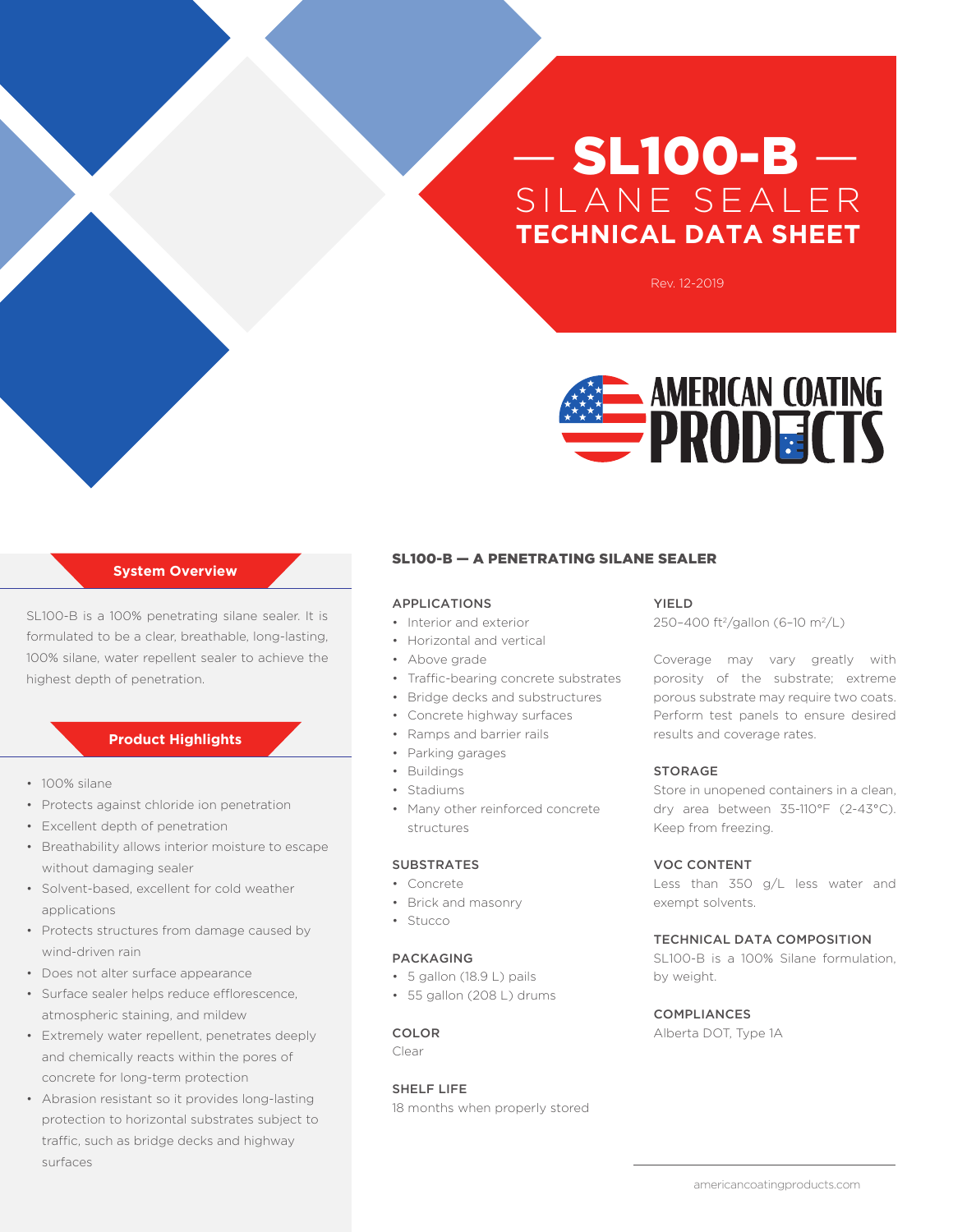

| <b>Typical Properties</b> |                     |  |
|---------------------------|---------------------|--|
|                           |                     |  |
| <b>PROPERTY</b>           | <b>VALUE</b>        |  |
| Penetration (mm)          | $2.54$ mm $(0.10")$ |  |
| Average depth, depending  |                     |  |
| upon substrate            |                     |  |
|                           |                     |  |
|                           |                     |  |

**Surface appearance after** Unchanged *application*

# **Warranty**

ACP Industrial warrants this product to be free from manufacturing defects and to meet the technical properties, contained on the Technical Data Sheet, if used as directed within shelf life. Satisfactory results depend not only on quality products but also upon many factors beyond our control. The only remedy for the Purchaser for any claim concerning this product, including but not limited to, claims alleging breach of warranty, negligence, strict liability or otherwise, is the replacement of product or refund of the purchase price, at the sole option of ACP. Any claims concerning this product must be received in writing within one (1) year from the date of shipment. All further technical advice is based on ACP's present knowledge and experience. A C P assumes no liability for providing such information and advice including the extent to which such information and advice may relate to existing third party intellectual property rights, especially patent rights, nor shall any legal relationship be created by or arise from the provision of such information and advice. ACP reserves the right to make any changes according to technological progress or further developments. The Purchaser must test the product for suitability for the intended application and purpose before proceeding with a full application. Performance of the product described herein should be verified by testing and carried out by qualified experts.



SL100-B SILANE SEALER

# **TEST DATA**

| <b>PROPERTY</b>                                                                                                                      | <b>RESULTS</b>            | <b>TEST METHOD</b>                            |
|--------------------------------------------------------------------------------------------------------------------------------------|---------------------------|-----------------------------------------------|
| Flash Point                                                                                                                          | 129.2°F (54°C)            | ISO 13736                                     |
| Water Repellency After Heavy<br>Abrasion                                                                                             | 76.3%<br>Exceeds Criteria | Alberta DOT<br>Penetrating Sealer,<br>Type 1A |
| Water Weight Gain, Reduction<br>250 ft <sup>2</sup> /gal (6.1 m <sup>2</sup> /L)<br>400 ft <sup>2</sup> /gal (9.8 m <sup>2</sup> /L) | 87.4%                     | NCHRP 244<br>Series II - Cube Test            |
| Absorbed Chloride, Reduction<br>250 ft <sup>2</sup> /gal (6.1 m <sup>2</sup> /L)                                                     | 90.3%                     | NCHRP 244<br>Series II - Cube Test            |
| Absorbed Chloride, Reduction                                                                                                         | 87.3%<br>Exceeds Criteria | NCHRP 244<br>Series IV - Southern<br>Climate  |
| Freeze / Thaw Durability                                                                                                             | 0 - No Scaling            | ASTM C 672                                    |
| Water Repellency<br>(1.0% Maximum Absorption)                                                                                        | Passed                    | Federal Spec<br>SS-W-110C                     |
| Water Absorption Reduction                                                                                                           | 91.2%                     | ASTM C 642                                    |
| Depth of Penetration                                                                                                                 | $0.11"$ (2.79mm)          | OHD L-40                                      |

*Test results were achieved under laboratory conditions. Nominal variations can be expected.*